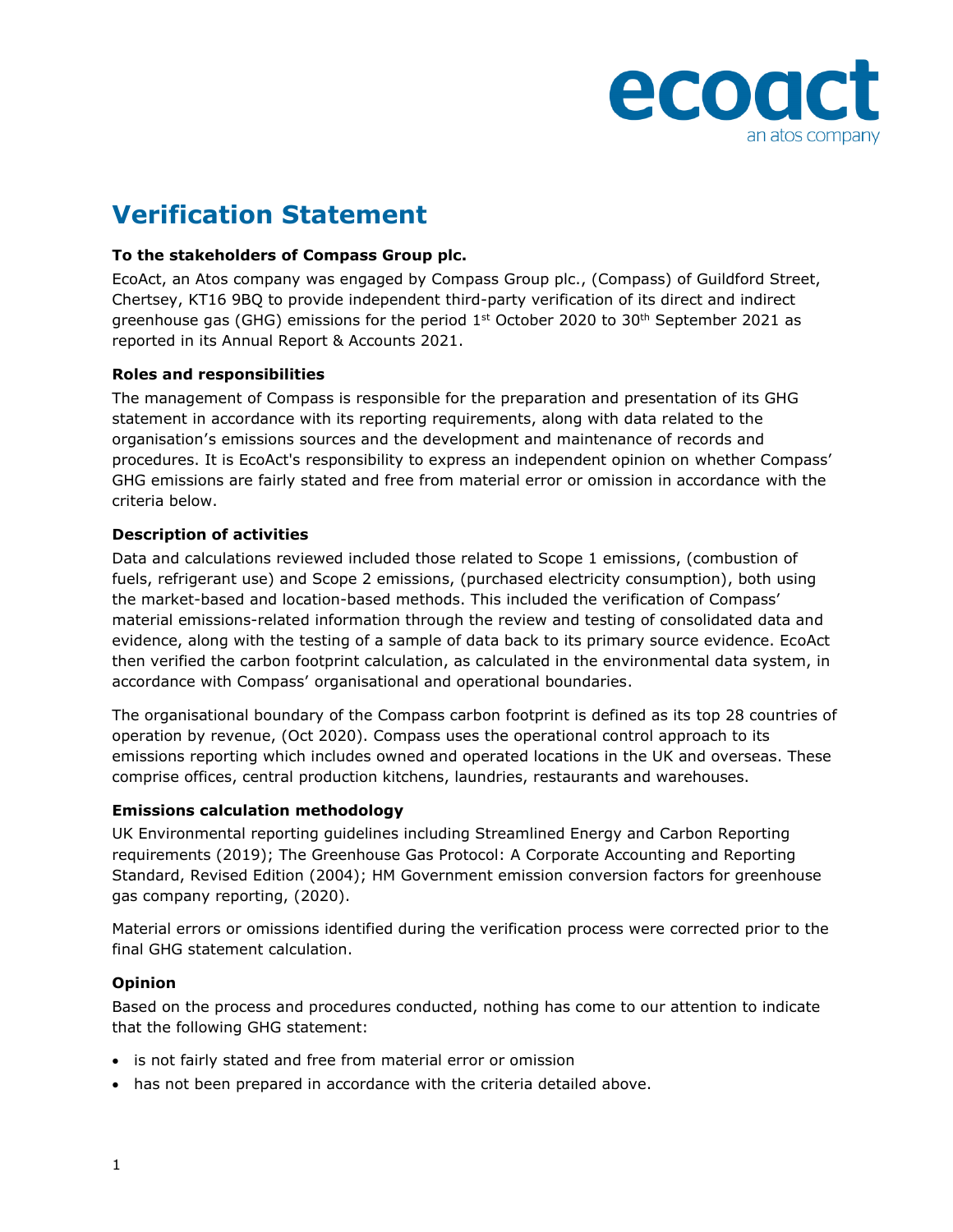|                                                       | <b>Total emissions</b> | <b>UK emissions</b> |
|-------------------------------------------------------|------------------------|---------------------|
| Scope $1$ (tCO <sub>2</sub> e)                        | 88,616                 | 5,614               |
| Scope $2$ (tCO <sub>2</sub> e) (Location-based)       | 38,298                 | 2,096               |
| Scope 2 (tCO <sub>2</sub> e) (Market-based)           | 40,525                 | 3,119               |
| Energy (kWh)                                          | 480,805,034            | 32,881,076          |
| Total emissions (tCO <sub>2</sub> e) (Location-based) | 126,914                | 7,710               |
| Verified emissions total                              | 125,165                | 7,710               |

Scope 1 and Scope 2 emissions from Luxembourg and Argentina were excluded from the total verified as evidence for these data was not provided prior to the completion of the Compass GHG statement. The emissions from these countries account for 1.38% of the total emissions as reported by Compass.

## **Verification Activities & Findings**

EcoAct, used the relevant requirements of the ISO 14064-3:2019<sup>1</sup> standard to conduct limited verification of Compass' 2020-2021 emissions-related data, calculation, and greenhouse gas statement. This included the review and verification of emissions-related data and calculations in Compass Group's environmental data system.

In many instances, data recorded in the environmental data system were not supported by primary evidence, although this was provided on request. Some sites were unable to provide the same amount of supporting evidence to support reported data as the previous reporting year, which resulted in data being classified as "estimated". Any data gaps were addressed by adopting the estimation methodology.

EcoAct reviewed the calculation and emissions factors used by Compass to generate the marketbased Scope 2 emissions figure. However, EcoAct did not review any contractual instruments associated with these supplies due to time constraints.

**Gavin Tivey Principal Consultant** EcoAct Limited London, November 2021

<sup>&</sup>lt;sup>1</sup> ISO 14064-3:2019<sup>1</sup>, Specification with guidance for the verification and validation of greenhouse gas statements.